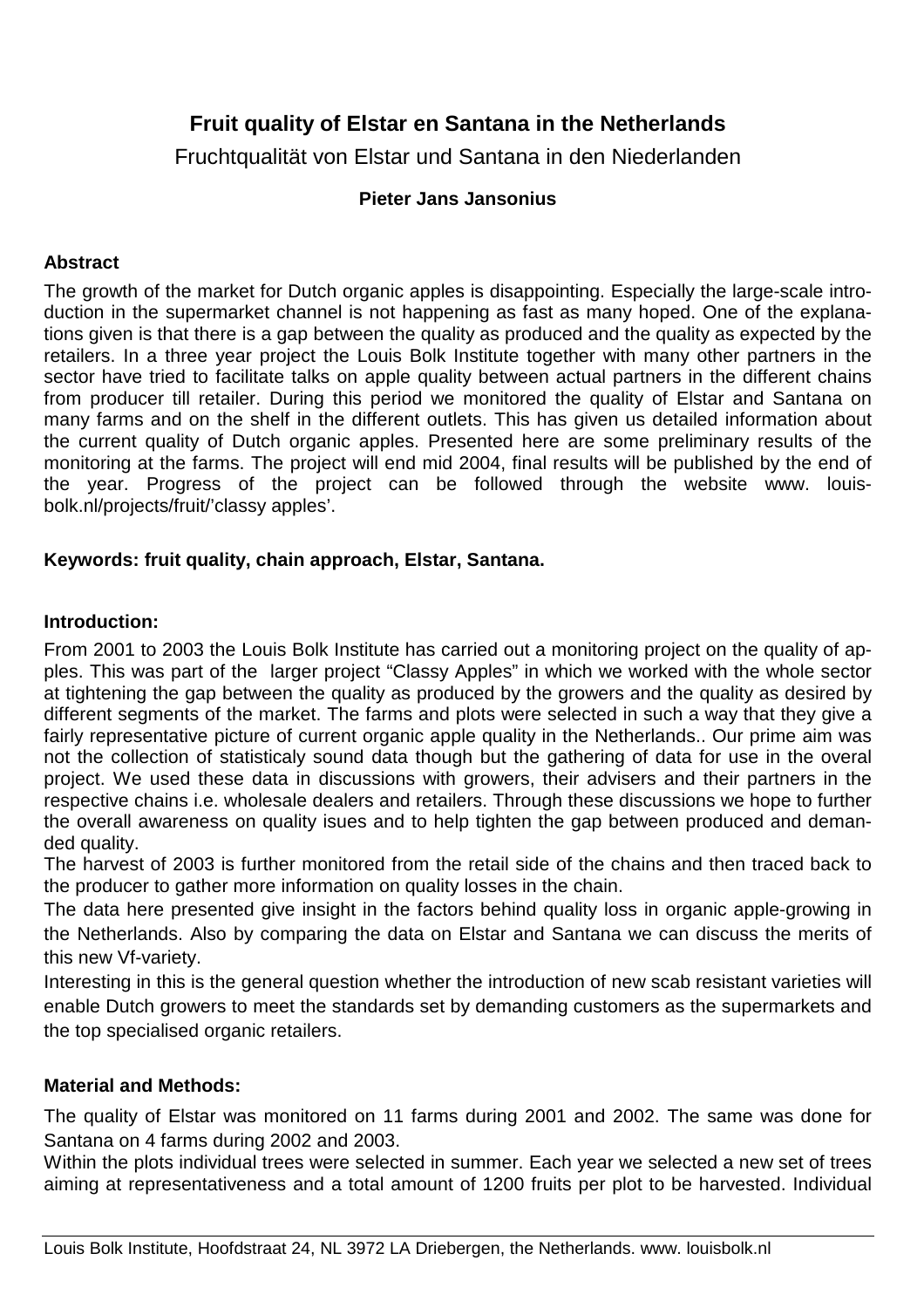trees were scored for vigour, cropload and notable insect or fungal damages. Leaf samples were taken in august. Background data were also collected on weeding, fertilising and spraying.

The growers harvested the fruits of the selected trees on the same day as the rest of the plot. The fruit was put in cold store and collected within a day and transported to a central storage. The first pick was stored longterm, the second pick medium term and a third pick (if present) was assessed without storage.

A sample of the first pick was analysed for mineral content, firmness, starch, brix, acids, skincolour etc. After storage a second sample was analysed likewise.

Every single fruit was judged on size, percentage blush, rots, soft scald and skin damages caused by insects or fungi.

Combining these data with the gross harvest data as registrated by the growers for the whole plot we carried out simple calculations using different pricings for different qualities. We used three price scenarios to show the influence of growing quality demand on the growers returns. Scenario 1 (wholefood business as it used to be) is one where all apples over 55 mm with reasonable skinquality are valued at €1,15, industry price of €0,22 for the rest. In scenario 2 (current supermarket practice) only apples between 65-85 mm with minimum 33% blush receive full prices, smaller and larger apples are valued at €0,90, minimaly coloured fruit at industry prices. In scenario 3 (worst case scenario) only the best quality at sizes 70-80 mm are valued at €1,15, the rest is sold at prices of 90, 55 or 22 cents.

In 2002 we used the tast-panel of the Fachhochschule Fulda, Germany. In 2003 we hired the services of CSO, Wageningen, the Netherlands.

## **Results:**

#### Registered production (tonnes/ha)

Gross production of Elstar is not very high compared to conventional production. Between growers there are substantial differences. Most farms are unable to curb bi-annual bearing which lowers their average production substantially. Gross production of Santana seems to be substantially higher because of the absence of bi-annualism. But also here, not every grower always reaches good productions.

#### Some important causes of losses

Losses are caused by many different factors, which vary substantially between farms and years.

Average losses look bearable but some growers have problems in different fields, thereby losing a large part of their crop.

Storage rots cause the biggest losses overall. For Elstar in some years scab can be a big problem. Many insects are usually well controled, but occasionally bigger losses occur. Santana seems to be very little susceptible to rosy apple aphid.

Not visible in these tables are the losses due to apple blossom weevil and apple sawfly, which are mainly reflected in the lowering of the gross production.

Sunscald can cause big losses in some areas, particularly if there is no water (quality) for overhead cooling on very hot dry days.

In 2002 we found a small number of Santana fruits with scab, sooty blotch and fly speck, all in a tolerable amount. In 2003 these diseases were absent again in the same plots.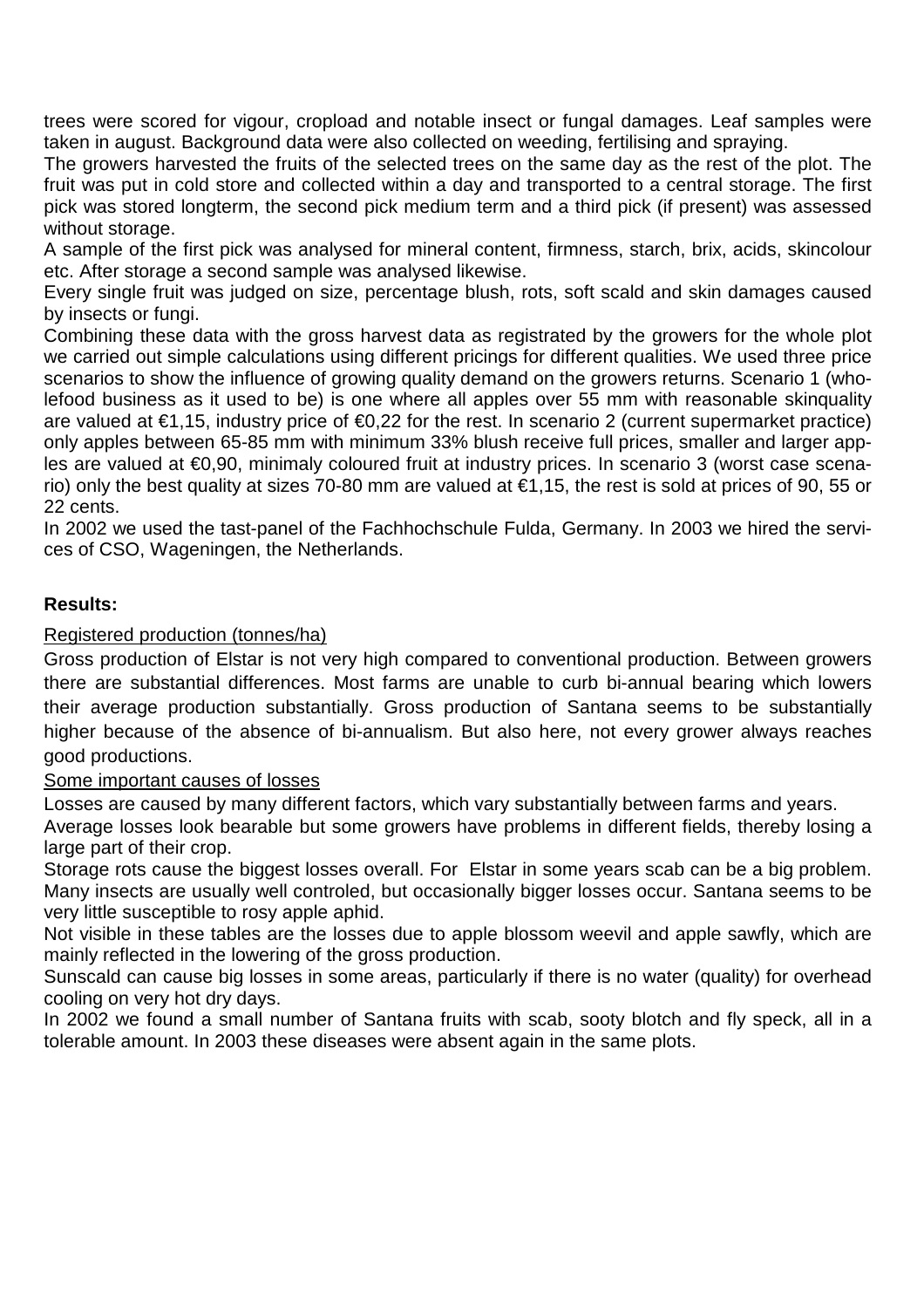| $\sim$ $\mu$ $\mu$ $\mu$ $\mu$ $\mu$                                                                                       | Elstar '01-'02 |         |         | Elstar '02-'03 |      |      | $\mu$ quanty parameters, Library and Santana 2001 2006, the Fremerian s<br>Santana '02-'03 |                |      | Santana '03-'04 |      |      |
|----------------------------------------------------------------------------------------------------------------------------|----------------|---------|---------|----------------|------|------|--------------------------------------------------------------------------------------------|----------------|------|-----------------|------|------|
|                                                                                                                            | 11 growers     |         |         | 11 growers     |      |      | 5 growers *                                                                                |                |      | 4 growers *     |      |      |
|                                                                                                                            |                |         |         |                | min. |      |                                                                                            | min.           |      |                 |      |      |
| min.<br>max.<br>mean<br>min.<br>mean<br>max.<br>mean<br>max.<br>mean<br>max.<br>Production level, mean prices per scenario |                |         |         |                |      |      |                                                                                            |                |      |                 |      |      |
| Gross production tonnes/ha                                                                                                 |                |         |         |                |      |      |                                                                                            |                |      |                 |      |      |
|                                                                                                                            | 26             | 12      | 50      | 24             | 17   | 43   | 30                                                                                         | 16             | 37   | 29              | 6    | 40   |
| Percentage between 65 and<br>85 mm with minimum 33%<br>blush                                                               | 76             | 57      | 94      | 81             | 59   | 92   | 83                                                                                         | 72             | 92   | 80              | 72   | 86   |
| tonnes/ha gradable after                                                                                                   | 21             | 8       | 38      | 20             | 13   | 41   | 22                                                                                         | $\overline{7}$ | 32   | 27              | 6    | 38   |
| Mean price in euro/kg scenario                                                                                             | 0.98           | 0.80    | 1.11    | 0.84           | 0.55 | 0.96 | 1.02                                                                                       | 0.94           | 1.10 | 1.09            | 1.04 | 1.12 |
| Mean price in euro/kg scenario<br>2                                                                                        | 0.93           | 0.76    | 1.08    | 0.81           | 0.53 | 0.93 | 0.98                                                                                       | 0.92           | 1.08 | 1.05            | 1.01 | 1.19 |
| Mean price in euro/kg scenario                                                                                             | 0.78           | 0.64    | 0.95    | 0.66           | 0.46 | 0.74 | 0.80                                                                                       | 0.67           | 0.91 | 0.84            | 0.75 | 0.92 |
| Returns x1000 euro/ha scen.                                                                                                | 26.2           | 9.6     | 55.5    | 17.4           | 9.0  | 39.4 | 26.2                                                                                       | 12.1           | 40.7 | 29.6            | 6.3  | 42.5 |
| Returns x1000 euro/ha scen.<br>2                                                                                           | 25.0           | 9.1     | 52.5    | 16.8           | 8.3  | 38.1 | 25.3                                                                                       | 11.8           | 40.0 | 28.5            | 6.0  | 40.2 |
| Returns x1000 euro/ha scen.<br>3                                                                                           | 21.1           | 7.8     | 44.0    | 13.8           | 6.6  | 30.3 | 20.7                                                                                       | 8.8            | 33.7 | 23.4            | 4.4  | 32.7 |
| Percentage losses** at grading after storage:                                                                              |                |         |         |                |      |      |                                                                                            |                |      |                 |      |      |
| Scab                                                                                                                       | 2.6            | 0.0     | 11.4    | 1.4            | 0.0  | 9.7  | 0.1                                                                                        | 0.0            | 0.3  | 0.0             | 0.0  | 0.0  |
| Storage scab                                                                                                               | 1.0            | 0.0     | 9.4     | 0.4            | 0.0  | 4.3  | 0.0                                                                                        | 0.0            | 0.0  | 0.0             | 0.0  | 0.0  |
| Rosy apple aphid                                                                                                           | 0.0            | 0.0     | 0.1     | 2.4            | 0.0  | 13.1 | 0.0                                                                                        | 0.0            | 0.0  | 0.0             | 0.0  | 0.0  |
| Spring caterpillar spec.                                                                                                   | 0.8            | 0.2     | 1.4     | 1.2            | 0.1  | 2.9  | 1.6                                                                                        | 0.6            | 3.2  | 1.3             | 0.6  | 2.6  |
| Tortrids late damage                                                                                                       | 1.5            | 0.1     | 5.0     | 1.8            | 0.2  | 7.0  | 3.0                                                                                        | 1.3            | 3.9  | 1.5             | 0.1  | 2.6  |
| Apple sawfly                                                                                                               | 0.3            | 0.0     | 2.5     | 0.1            | 0.0  | 0.6  | 0.1                                                                                        | 0.0            | 0.4  | 0.1             | 0.0  | 0.3  |
| Green capsid                                                                                                               | 0.3            | 0.0     | 0.9     | 0.1            | 0.0  | 0.4  | 0.0                                                                                        | 0.0            | 0.1  | 0.9             | 0.3  | 2.3  |
| Codling moth                                                                                                               | 0.2            | 0.0     | 0.7     | 0.0            | 0.0  | 0.3  | 0.3                                                                                        | 0.2            | 0.4  | 0.4             | 0.0  | 0.9  |
| Mechanical damage                                                                                                          | 2.1            | 0.4     | 5.3     | 0.7            | 0.1  | 2.1  | 1.2                                                                                        | 0.4            | 2.4  | 1.2             | 0.4  | 1.5  |
| Earwig/ Wood-louse                                                                                                         | 2.1            | 0.5     | 4.1     | 0.9            | 0.1  | 2.1  | 2.0                                                                                        | 0.7            | 4.0  | 1.5             | 0.6  | 2.2  |
| Sunscald                                                                                                                   | 0.8            | 0.1     | 2.7     | 2.1            | 0.1  | 6.1  | 2.3                                                                                        | 0.0            | 4.8  | 0.0             | 0.0  | 0.0  |
| Sooty blotch                                                                                                               | 0.1            | 0.0     | 0.3     | 0.0            | 0.0  | 0.1  | 0.0                                                                                        | 0.0            | 0.1  | 0.0             | 0.0  | 0.0  |
| Flyspeck                                                                                                                   | $\star$        | $\star$ | $\star$ | 0.0            | 0.0  | 0.3  | 9.1                                                                                        | 0.2            | 40.6 | 0.0             | 0.0  | 0.0  |
| Storage rots                                                                                                               | 10.3           | 2.0     | 21.0    | 6.6            | 2.0  | 13.0 | 4.6                                                                                        | 2.0            | 8.0  | 2.3             | 0.5  | 5.1  |
| Internal quality of the first pick                                                                                         |                |         |         |                |      |      |                                                                                            |                |      |                 |      |      |
| Firmness at harvest                                                                                                        | 6.2            | 5.7     | 7.2     | 7.5            | 7.0  | 8.3  | 7.6                                                                                        | 6.9            | 8.7  | 7.6             | 7.2  | 8.0  |
| Firmness after storage+ 5<br>days shelf                                                                                    | 5.0            | 4.5     | 5.5     | 4.8            | 4.3  | 5.3  | 4.2                                                                                        | 3.7            | 4.5  | 4.5             | 3.7  | 4.8  |
| Firmness after storage+9 days<br>shelf                                                                                     | $\star$        | $\star$ | $\star$ | 3.6            | 2.8  | 4.0  | 3.5                                                                                        | 3.1            | 3.7  | 4.1             | 3.8  | 4.4  |
| <b>Brix at harvest</b>                                                                                                     | 12.8           | 11.7    | 13.5    | 13.0           | 12.2 | 14.0 | 12.7                                                                                       | 11.7           | 13.6 | 13.1            | 12.2 | 14.1 |
| Brix after storage+ 5 days<br>shelf                                                                                        | 14.4           | 13.1    | 15.8    | 14.2           | 13.3 | 15.1 | 12.1                                                                                       | 11.0           | 13.0 | 13.2            | 12.6 | 13.9 |
| Acidity at harvest (g/l)                                                                                                   | 7.8            | 6.8     | 9.0     | 9.5            | 8.3  | 10.9 | 9.8                                                                                        | 8.6            | 11.6 | 11.0            | 10.0 | 12.0 |
| Acidity after storage+ 5 days<br>shelf                                                                                     | 5.9            | 5.1     | 7.6     | 6.2            | 5.7  | 7.2  | 7.7                                                                                        | 6.7            | 8.2  | 6.6             | 6.2  | 7.1  |
| Taste score (1=bad; 10=best;<br>5=satisfactory.) after 5 days<br>shelf                                                     | $\star$        | $\star$ | $\star$ | 6.1            | 5.4  | 6.5  | 4.2                                                                                        | 3.7            | 4.6  | 5.8             | 5.0  | 7.7  |
| mg N/100 g fresh weight                                                                                                    | 45             | 29      | 53      | 48             | 32   | 71   | 38                                                                                         | 32             | 46   | 56              | 51   | 60   |
| mg P/100 g fresh weight                                                                                                    | 11.4           | 10.5    | 12.7    | 14.5           | 12.2 | 16.5 | 10.8                                                                                       | 10.0           | 13.0 | 11.8            | 10.2 | 13.8 |
| mg K/100 g fresh weight                                                                                                    | 127            | 102     | 160     | 134            | 113  | 160  | 91                                                                                         | 74             | 117  | 115             | 87   | 150  |
| mg Ca/100 g fresh weight                                                                                                   | 5.8            | 4.9     | 8.0     | 3.8            | 3.2  | 5.2  | 4.6                                                                                        | 4.0            | 4.3  | 6.2             | 4.2  | 7.7  |

#### **Summary of some apple quality parameters, Elstar and Santana 2001-2003, the Netherlands**

\*plantings of 4-5 years old, so relatively good quality.

\*\*counted here are only such symptoms as would the product unfit for sale (Dutch KCB standards)

\*\*\*very light: no influence on salability.

\*\*\*\* russeting was scored in 5 categories: 0= no russeting, 1=<10% of skinarea russeted, 2=10-20%, 3=20-30%, 4=>30% . weighing factors: 0=0, 1=x1, 2=x3, 3=x5, 4=x9.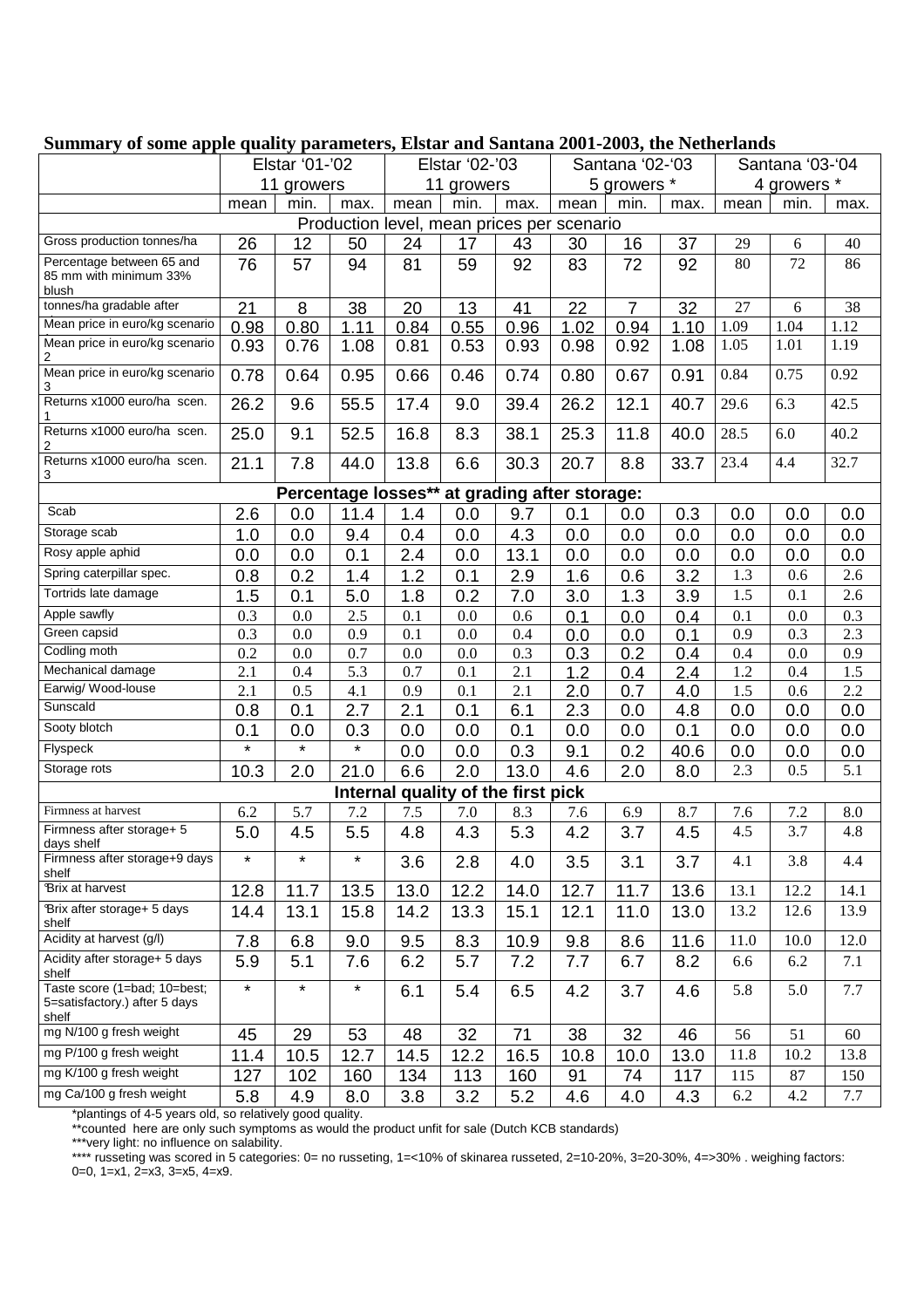#### Size and colour

The part of the crop that is marketable is further determined to a large extend to size and colour distribution. Fruit under 65 and over 85 mm or lacking in blush is often not marketable for a good price. Again variation between farms is large: 20% difference between top and bottom.

#### Internal quality and taste

Traders tend to place high value on firmness. We noted a tendency among growers to pick too late. This is partly caused by late colouring but also by a wish to harvest reasonably ripe fruit with well developed taste. Organic fruit should be mature and tasty but we found that many batches of fruit had a limited shelf life. Growers could pay more attention to ensuring development of optimal firmness and colouring during the growing phase.

Because of its high brix values and aroma content, Elstar tends to score well in tasting even when lacking a little in firmness. Santana is valued for its taste but can also be to sour or to flat in taste. Financial returns

When applying the different price scenarios its is clear that growing quality demands lower the mean price per kg. This is painfull for all growers but is an real problem to those with relatively low production and suboptimal quality. The better growers can cope with the supermarket scenario. Scenario 3 becomes very costly for the growers. More important than quality is the amount of fruit harvested per ha. Growers with stable and high productions can afford to set high quality standards. These data were compiled to show growers that it pays to give a lot of attention to quality enhancing measures in the growing phase.

### **Discussion:**

In the Netherlands the market for organic apples is growing very slowly. The general opinion is that supermarkets provide the best chance to enlarge the market. Until now not many apples are sold through this channel. Growers complain that supermarkets only want to buy the best part of the crop at relatively low prices. Potential buyers complain about the substandard (outer)quality and the high prices for Dutch organic apples which would hold down sales rates. This tendency to ask for lowers prices and better outer quality is also visible in the wholefood business.

This so called 'quality gap' can be reduced from two sides: growers can produce more fruit per ha of a better quality and at a lower cost and wholesale and retail partners can put more effort in selling a larger proportion of the crop. In our project we have been working at this problem from these two sides. Very important in our experience is to establish a more intensive contact between partners in a chain. Organic growing is a high cost and risky business which should ideally be embedded in a chain that is willing to deal with varying qualities. A simple example we encountered is fruit-size. It is very understandable that retailers prefer to have size 70-80 only: well accepted by the consumer and easy to pack on a tray. A small size range further reduces logistic costs. Provided that a reasonable volume of fruit can be sold its is possible to sell more sizes. On the other hand the growers should do there utmost to bring the production of undesirable sizes back to a minimum. To reach such an understanding the market should be less anonymous. More frequent contact between producers, wholesalers and retailers is part of the solution.

In our talks its became clear that quality is mostly defined in terms of size, colour, unblemished skin and firmness. In this respect organic quality is still measured mainly to conventional standards. This is not only true for conventional supermarket chains but also applies to a large part of the wholefood business. In this respect the organic product is mainly judged for what it lacks and very little emphasis is laid on its potential good qualities, for instance taste. To be fair: at the moment organic quality guarantees the consumer a good agricultural practice but not always a good internal product quality.